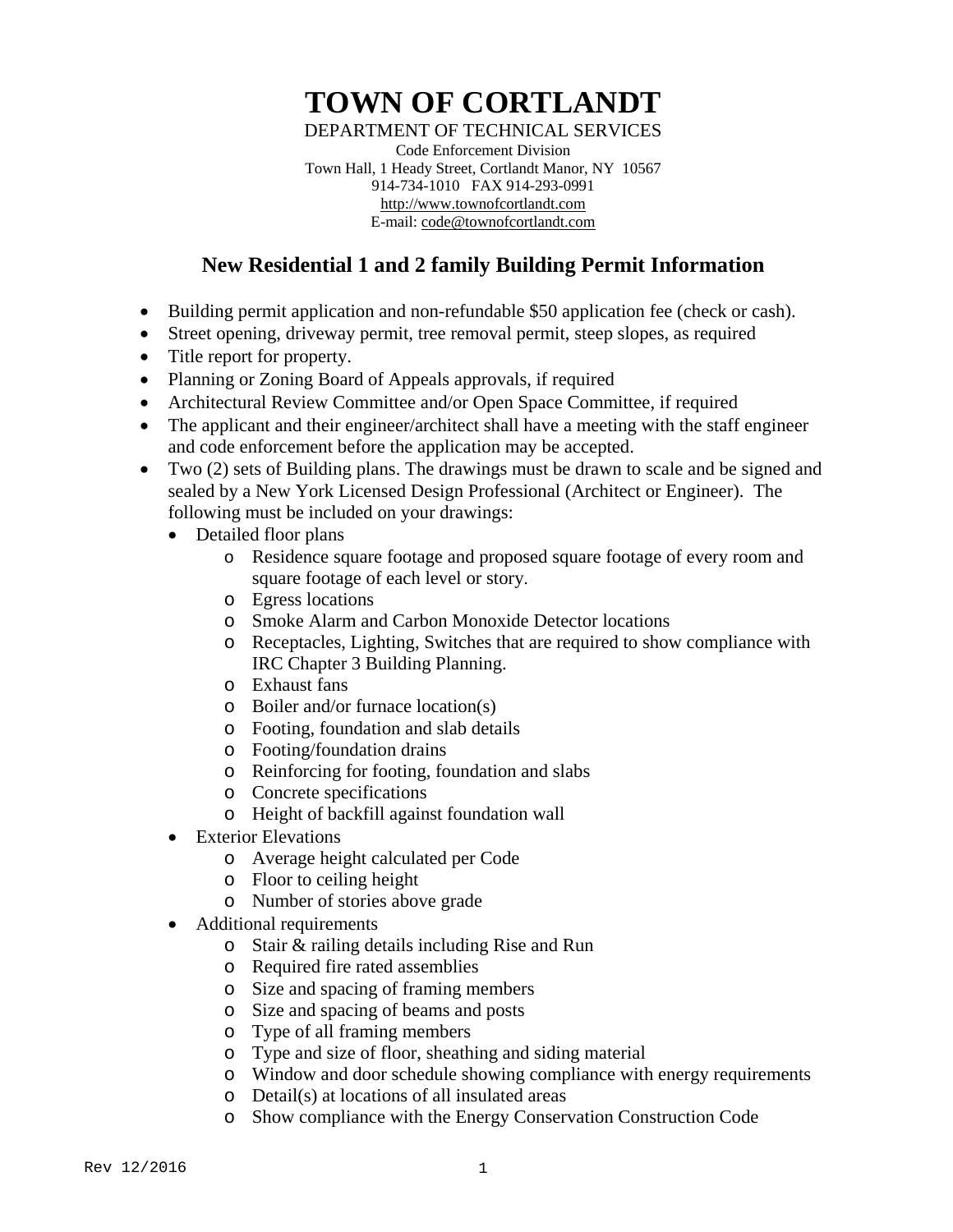- o Furnaces and flues
- o Submit specifications and installation information from manufacturer for all mechanical equipment
- o Flues must be sized for all appliances connected. Show allowable BTU rating for flue and Maximum BTU's from all appliances
- o Details for method(s) to provide compliant combustion air.
- o For 2 Family Dwellings provide details showing compliance with IRC R302.3 & R302.4.
- Two (2) copies of Sprinkler Design Plans and calculations sealed by a New York Licensed Design Professional (Architect or Engineer)
- Two (2) copies of current Site Plan sealed by a New York Licensed Design Professional (Architect or Engineer), identifying all Existing Structures to remain and all structures to be demolished.
- Two (2) copies of the Tree Removal application and plan.

## **\*\* A review by the Engineering Division is also required. \*\***

- The following must be included on the Site Plan:
	- Identify scale used
	- Plans shall be signed and sealed by a New York Licensed Design Professional (Architect or Engineer).
	- Location map, residence, driveway, walkways, walls well or water service location, existing and proposed structures & features, SSDS area or sewer service location, existing and proposed drain line locations, and existing and proposed grades.
	- Property metes & bounds information. Required and proposed setback lines for the front, side and rear yards. The topographic information shall be field verified by a New York State licensed and registered Land Surveyor and noted on the site plan showing his/her name, license number and date of verification.
	- A note shall be placed on the site plan indicting that all of the information on the proposed house plans is consistent with the site plan.
	- Adjacent houses and structures (this information is available on Town GIS System which can be found on the Town's website).
	- Utility information within the road (i.e. water, sewer, drainage, electric, gas, etc.).
	- Driveway showing dimensions on plan, spot grades to insure positive drainage, profile (showing existing and proposed grades), and typical cross section. Plans shall also indicate available site distance from 10 ft. from edge of pavement. Sight distance shall be 200 ft. minimum or greater, as required by the Engineering Division. In addition, a driveway permit will be required.
	- Curb cuts: 18" wide, maximum, for a typical 12' wide driveway. Common driveways will be evaluated on a case-by-case basis. In addition, only one driveway entering a single town road shall be permitted. However, special site conditions, which may warrant a second entrance, will be evaluated on a case-bycase basis.
	- Limits of disturbance shall be noted and delineated.
	- For projects involving steep slope disturbances, the site plan must include the information required by Local Law 3 of 2003, "Steep Slope Ordinance". In addition, a cross section through the house and area of disturbance must be included.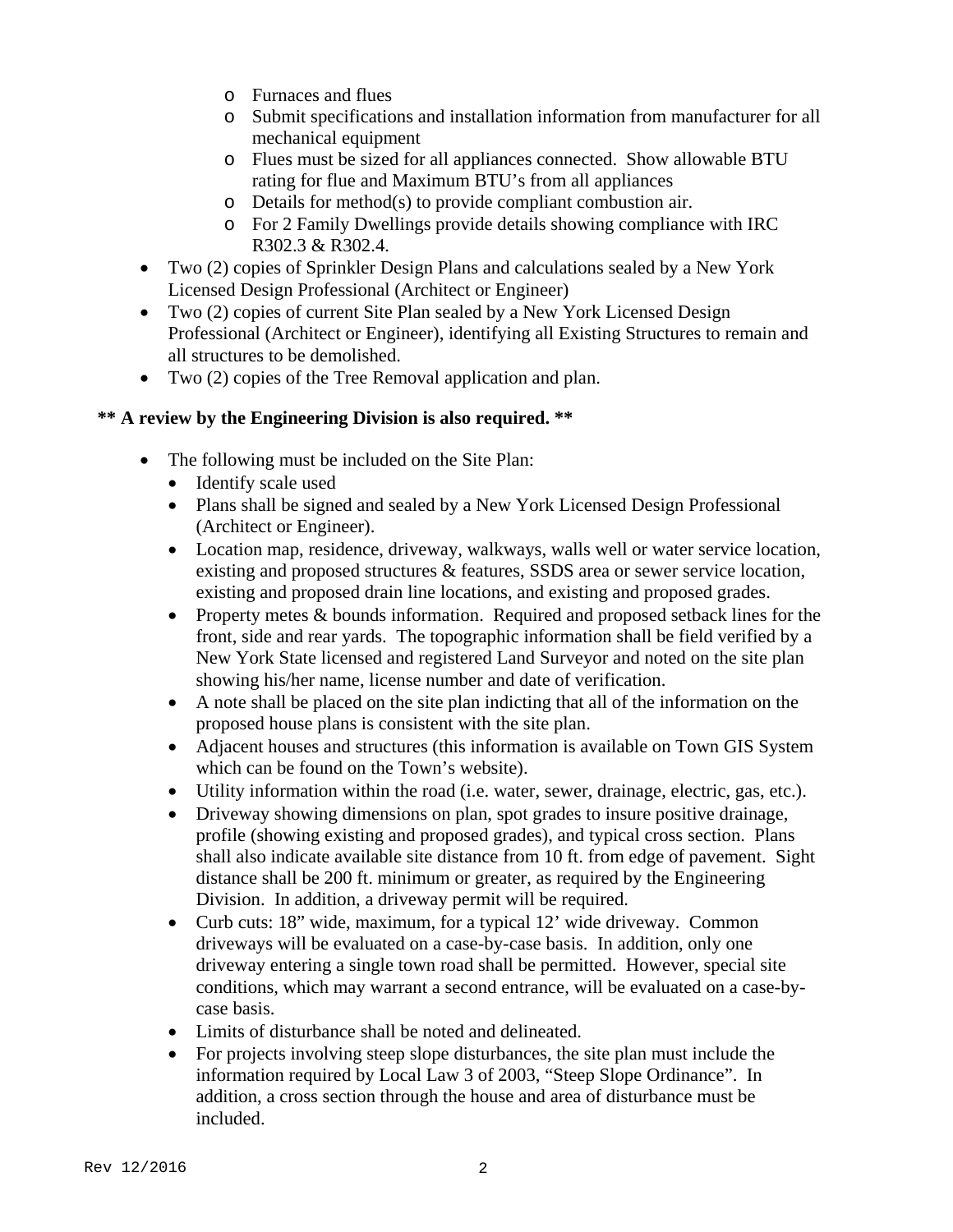- Maximum driveway slope shall not exceed 14% unless it is clearly demonstrate that 14% will not work
- For projects involving wetlands and wetland buffer areas/disturbances, the site plan must include the information required by Local Law 4 of 2004 – "Chapter 179 Freshwater Wetlands". The wetlands shall be delineated by a Town approved consultant retained by the Town but funded by the applicant.
- Erosion control notes and details.
- General notes should include tax lot designation, area of lot, a note indicting that the contractor will obtain all necessary permits if blasting is required, a note indicating that the contractor is to contact the underground lines location services, (Code 753) prior to commencing construction.
- Construction notes to be included on the site plan:
	- o All trees to be removed shall be tagged by the applicant and inspected by the Town of Cortlandt prior to cutting and a building permit being issued.
	- o All proposed or disturbed slopes 2:1 or greater shall be stabilized by an erosion control blanket. (Engineer or Architect shall specify manufacturer and type of blanket on the plan).
- General notes to be shown on the site plan relating to curb cuts:
	- o When necessary, permittee is to establish a work zone, supply and maintain appropriate signs, cones, lights & flag people in accordance with Section 104 of the Highway Law.
	- o Road closures are not allowed.
	- o Stone curbs are the owner's responsibility to maintain.
	- o Overnight excavations will not be permitted.
	- o Signs, masonry, concrete, stone walls, fences, bushes, planting and/or trees are not allowed within right-of-way. Masonry/steel mailbox structures will not be permitted. Wooden mailbox posts are recommended. A standard U.S. mailbox shall be utilized.
	- o Signed and sealed calculations in accordance with the Town of Cortlandt Code Section 307-04, "Height (Of Building)" shall be provided.
	- o Before a C.O. is issued the Town will require certification from the design engineer that the proposed work will not adversely affect surface and subsurface drainage on adjacent properties.
	- o The applicant is required to contact the Town of Cortlandt Highway Department regarding Utility permits and Modular Home transport. NOTE: The proposed route of the modular home must be provided to and approved by the Town of Cortlandt before a building permit is issued.
	- o Additional information, notes, etc. as determined by the Director of Technical Services may be required in accordance with the Town of Cortlandt Code Section 307-69, " Procedures for minor proposals and proposals for single and two-family dwellings". Deviation from the requirements herein shall be at the discretion of the Town of Cortlandt.
	- o Applications involving lots greater than 1 acre may also be reviewed by the Open Space Committee.
	- o All applications may be reviewed by the Town's Architectural Review Committee.